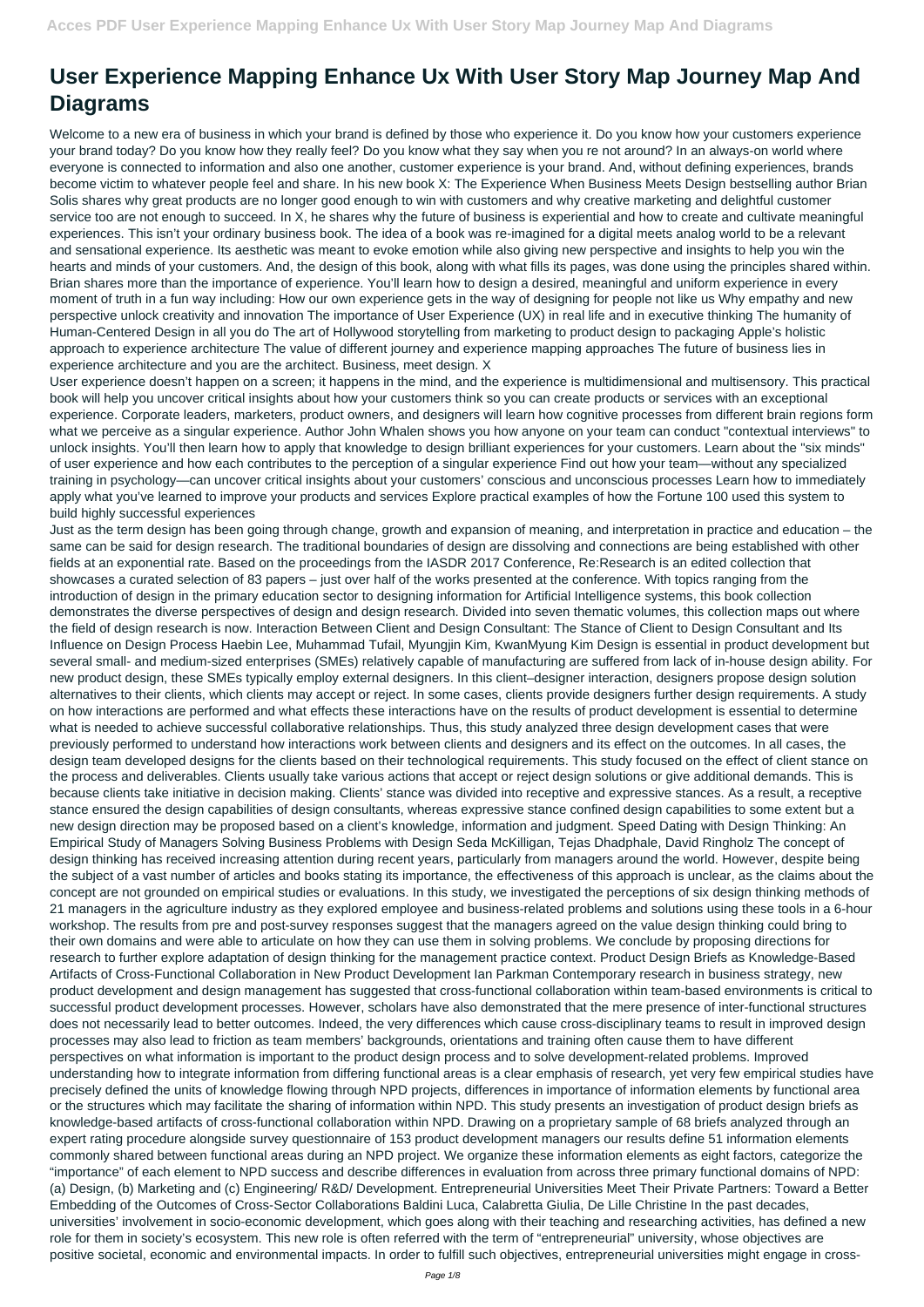sector collaborations with external organizations. Despite the great contributions that cross-sector collaboration can give to the partners involved, the outcome is mostly unfocused and rarely embedded. This paper explores the outcome embedding in the cross-sector collaboration between entrepreneurial universities and the private sector. To this end, we provide the case of the collaboration between a Dutch airline company and four Dutch entrepreneurial research and teaching institutions. We aim to uncover hindering and enabling factors to the outcome embedding in order to design an interaction platform, design it together. This platform will be a tool to encourage the outcome embedding, moving from being inspired by to the actual implementation of the cross-sector collaboration. In order to fulfill this goal, this study employs a research through design methodology. This approach is a generative process, where cyclic loops of iterations and evaluations with stakeholders tend to the research goal. The solution is a digital platform, co-created with all stakeholders. This study can inspire practitioners and future research on the problem of unsuccessful cross-sector collaborations, between entrepreneurial universities and external organizations, with more emphasis on the value of embedding and translating the outcomes. Expert Opinion on the Barriers to Communicating Excellent Research in Commercially Driven Design Projects Dana Al Batlouni, Katie Beverley, Andrew Walters Effective university–industry collaboration has become a major focus for governments in recent years. Universities are increasingly expected to play a greater role in the innovation system and evidence their contribution to economic development. At the same time, the growth in research quality assessment exercises makes it imperative that the excellence of research conducted in commercially driven activities can be appropriately evaluated. This paper explores the challenge of reconciling commercially focused activity and research quality assessment in design. Semistructured interviews were conducted with 13 experts including representatives from the design discipline, other applied academic disciplines, research quality assessment leaders and commercial designers. The interviews identified a number of barriers to demonstrating research excellence in commercially driven projects. These were classified as barriers resulting from: the nature of industry/academic relationships; the nature of the project; and the nature of the research quality assessment. It is concluded that there is a need to build a simple, easily usable framework for assessing the research potential of commercially driven design projects from the outset to ensure that the appropriate processes are put in place to communicate research conducted within them. Exploring Design-Specific Factors for Building Longer Term Industry Relationships Medeirasari Putri, Mersha Aftab, Mark Bailey, Nicholas Spencer When design works with industry it tries to sell two things, first, selling design as an agent of transformation and second, selling design as a skill. Whilst historically design has been successful in the latter, it is the former that is more challenging, making it a necessity for design to work in none design contexts in order to build trust and credibility. Therefore, it is necessary to investigate the ways in which design interacts with industry, and how these interactions enable design to establish longer term relationships. This investigation set out to answer the question, what designspecific characteristics are applied to establish successful longer term relationships between design and industry? The paper aims to illustrate the intrinsic factors that enable design to get access, and designers to get authority to play a significant role in organizations. Five well-established relationships between design and industry have been used to analyze to find correlations. The investigation identifies three stages of collaboration between design and industry, namely, involvement, collaboration and partnerships, contrary to Cahill's theoretical model, which claimed four stages to long-lasting partnerships. Also, the case studies confirm three stages of trust and credibility as factors that help in strengthening a relationship between design and industry. Finally, several intrinsic factors that are unique to design have been identified, which are seen to have helped design in building high levels of trust and credibility. Collaborating Design Risk Laura Ferrarello, Ashley Hall, Mike Kann, Chang Hee Lee The "Safety Grand Challenge" is a collaborative research project between the Royal College of Art (RCA) School of Design, and the Lloyd's Register Foundation (LRF). The maritime industry is dominated by "grandfathering" leading to a slow-pace of adopting innovations that can reduce risk and save lives at sea. We describe how impact was achieved through collaboration and design innovations that bridged the risk gap between technologies and human behaviors. Starting from the project brief we designed a collaborative platform that supported a constructive dialog between academia and partner organizations that aimed to foster innovative design approaches to risk and safety. The project generated an engaged community with diverse expertise that influenced the outcomes which included seven prototypes designed by a group of 30 students from across the RCA. Throughout the course of the project the network extended to other partners beyond the initial ones that included the RCA, LRF and Royal National Lifeboat Institution. The "Safety Grand Challenge" demonstrates how research can be an explorative platform that offers opportunities to analyze and design solutions to real-life safety problems in mature industries through the prototypes that reflect the sophistication of the project's collaborations. Our conclusions support how design research helped identify the value of design for safety in tackling complex issues that intertwine human, environmental and commercial views and can shape new forms of collaborative research between academia and industrial partners. Understanding Passengers' Experiences of Train Journeys to Inform the Design of Technological Innovations Luis Oliveira, Callum Bradley, Stewart Birrell, Rebecca Cain, Andy Davies, Neil Tinworth In this paper, we present results from a collaborative research between academic institutions and industry partners in the UK, which aimed to understand the experience of rail passengers and to identify how the design of technology can improve this experience. Travelling by train can often provide passengers with negative experiences. New technologies give the opportunity to design new interactions that support the creation of positive experiences, but the design should be based on solid understanding of user and their needs. We conducted in-depth, face-to-face semi-structured interviews and used additional questionnaires given to passengers on board of trains to collect the data presented on this paper. A customer journey map was produced to illustrate the passengers' experiences at diverse touchpoints with the rail system. The positive and negative aspects of each touchpoint are plotted over the course of a "typical" journey, followed by the explanations for these ratings. Results indicate how the design of technological innovations can enhance the passenger experience, especially at the problematic touchpoints, e.g. when collecting tickets, navigating to the platform, boarding the train and finding a seat. We finalize this paper pointing toward requirements for future technological innovations to improve the passenger experience. Taxonomy of Interactions and the Design of the Airport Passenger Screening Process Levi Swann, Vesna Popovic, William Mason, Benjamin MacMahon This paper presents a case study analyzing the interactions of nine security officers during the mandatory passenger screening process at an Australian international Airport. Eye-tracking glasses were used to observe the visual, physical and verbal interactions of security officers while they performed the x-ray task. Stationary video recording devices were used to record physical and verbal interactions performed by security officers during the load, search and metal detector tasks. Six taxonomic groups were developed that define the different types of interactions performed by security officers during each task. Each taxonomic group is comprised of several discrete interactions specific to each of the tasks observed. Through analyzing the composition of interactions and the relationships between interactions in different tasks, this paper highlights the prominence of interactions that security officers perform with passengers and their belongings. These interactions play an important role in the first and last stages of the passenger screening process, as well as influence the functioning of the overall passenger screening process. Due to this, they have substantial effect on passenger experience, throughput efficiency and security efficacy. In response to these findings, we draw from emerging security technologies and persuasive design principles to present potential design solutions for optimizing the passenger screening process. These are presented in the context of a preliminary framework with which to inform the design of current and future passenger screening processes. Raising Crime Awareness through Design Thinking within a 'High Street Retailer' in the United Kingdom Meg Parivar, David Hands Since the 1800s, England became an industrialized country and experienced extensive urban growth, so sales associates chose this location to establish large stores. Toward the end of the nineteenth century, the aim was to create the stores to entice customers through space, impressive architecture, interior design and the elegant display of merchandise. At the same time, the display techniques were growing to promote sales. Therefore, more retail equipment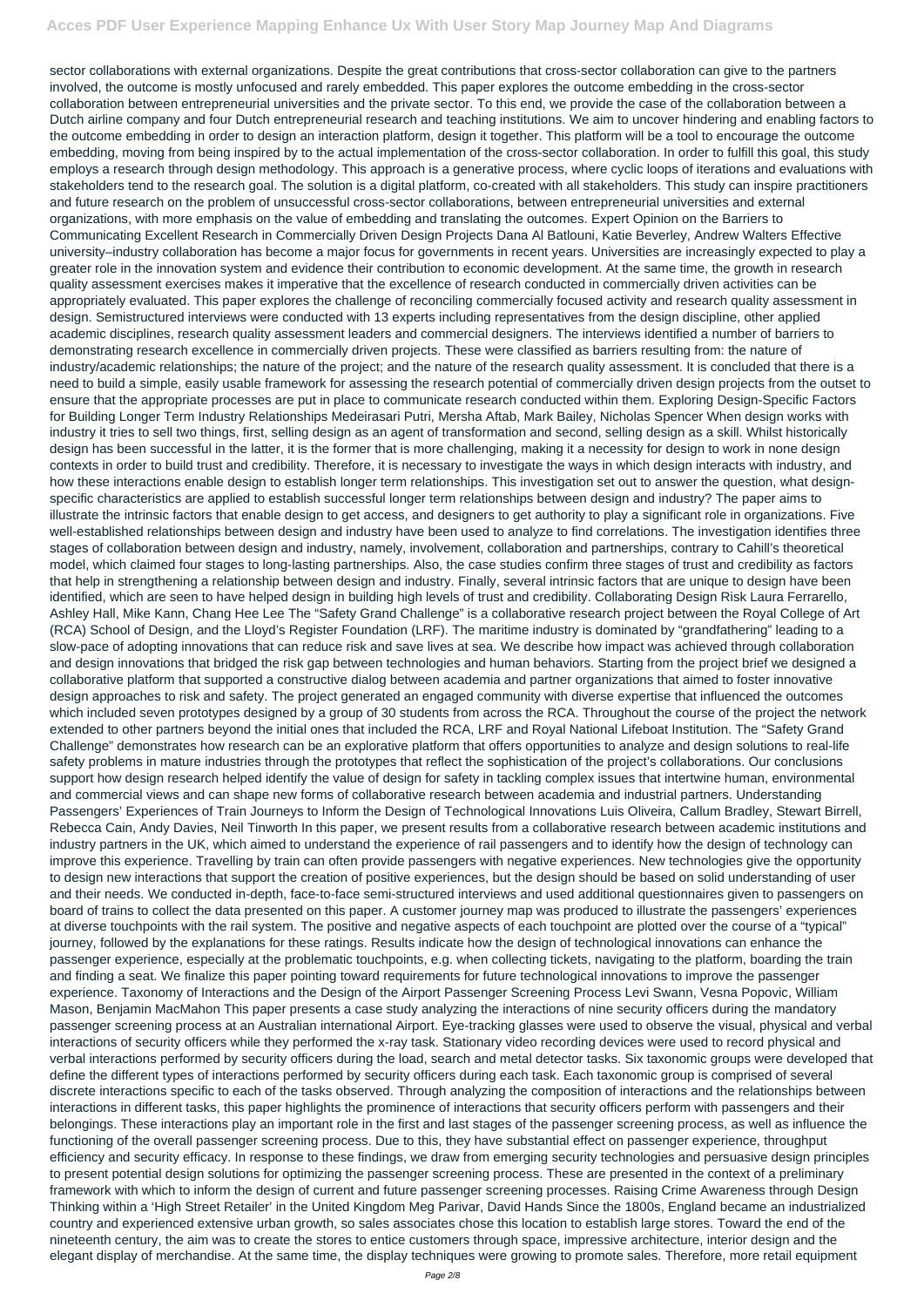manufactured and supplied for displaying products in the stores. This significant variation led the retail industry as the goods could be touched by the customers and they were not accessible only through retail assistant anymore. Since then due to this new differentiation, retailers have been experiencing a significant change in their customer's behavior. Now the retailers are trying to give a brilliant shopping experience to their customers with more reason to increase the sale. However, there are some restrictions to this strategy that afford excellent opportunities for shoplifters and opportunist criminals. Store design can be a fantastic and efficient tool to increase sales. Also, it could significantly increase the chance of retail crime. This paper examines how to minimize criminal activity in retail environments to reduce loss prevention and retail shrinkage by raising awareness through design thinking. Therefore, interviews, observation and exploration were done based on the experience of employees and customers in "The High Street Retailer." The research project outcome included as over, a creative retail crime learning package and a digital platform to raise awareness and improve communication. A Study on the Entrepreneurial Path of Design-Led Startups in Taiwan Fang-Wu Tung The phenomenon of design entrepreneurship has received attention in the field of design. The trend of design entrepreneurship emerges in Taiwan and becoming a new career option for designers. Entrepreneurial activities can promote economic growth through innovation and knowledge spillovers. Studies on designer entrepreneurship are warranted because it proposes the possibility of entrepreneurial innovation, contributing to industrial and economic development. A multiple case study was employed, and seven design-led startups were selected as case study subjects to explore and conclude how these firms integrate their own profession and acquire resources to construct the value chain so as to keep the company operational and profitable. According to the results, the value chain of design-led startups identified. The findings are further discussed to provide a better understanding of the entrepreneurial path of design-led startups in Taiwan. EV 3.0: A Design-Driven Integrated Innovation on Rapid Charging Model BEV Mobility Miaosen Gong, Qiao Liang, Juanfang Xu, Xiang Zhou This submission reports a design-driven integrated innovation on EV mobility, EV 3.0, as a collaboration between design research institution and a small BEV company in China. The on-going project provides a novel vision and design strategies of Battery Electric Vehicle (BEV) and mobility and has achieved a key technological performance on rapid charging of BEV. The current situation of BEV Industry and their recharging patterns show a big gap of new energy mobility. Key issues of BEV and mobility are defined by analysis of users' need of mass market and a case study of a leading BEV. Usability of charging is identified as a bottleneck of BEV industry. Hence a new vision and scenario of rapid charging are defined, leading to respective design strategies and technological routines. With a long-term investigation and iterative prototyping, an established prototype is developed and officially tested in the National Center of Supervision and Inspection on New Energy Motor Vehicle Products Quality in Shanghai. The test result indicates that the prototype has 431-km range in speed of 80km/h with only 15 minutes' recharging, which provides a valid routine to break bottleneck of BEV industry. Design for Better Comprehension: Design Opportunities for Facilitating Consumers' Comprehension of Really New Products (RNPs) Peiyao Cheng, Cees de Bont, Ruth Mugge Developing successful really new products (RNPs) can bring competitive advantages for companies. However, the success rate of RNPs are relatively low because consumers often feel resistant to adopt them. One reason for consumers' resistance is their lack of comprehension of RNPs. To facilitate consumers' comprehension, this paper conceptually discusses the opportunities related to designing the appearances of RNPs. More specifically, to facilitate consumers' internal and external learning, this paper explores four underlying mechanisms: (1) product appearance as a visual cue to trigger category-based knowledge transfer, (2) to trigger analogy-based knowledge transfer, (3) product appearance as an information carrier to communicate innovative functionality directly, and (4) product appearance as a way to trigger congruity with innovative functionality of RNPs. The rationales for each underlying mechanism are conceptually discussed, supported with relevant empirical evidence and examples found in the markets.

Innovations in Strategy Crafting is a provocative work for strategists and executives as well as innovators, planners, implementers, and students of strategy and innovation across any industry. Robert Brodnick, Ph.D., a recognized thought leader in the field, draws on his strengths in strategy, innovation, facilitation, design thinking, and organizational development and change to help today's organizations thrive in a time of uncertainty and complexity. Each chapter contains applicable tools and detailed graphics that the author has used in his work with organizations across industries, at the university level, as the co-founder of Sierra Learning Solutions, and with his collaborators. The author—with help from collaborators—explores the fundamental patterns that compose the world in which we live, how we can apply both the arts and mathematics to strategy, how turbulence can be used constructively when crafting strategy, and what he believes may be the next innovations in strategy crafting.

A journey map is a visualization of the process that a person goes through in order to accomplish a goal. User journey map is a visualization of an individual's relationships with a product/brand over time and across different channels. And with this notebook you will be able to plan a proper journey mapping and improve your product or services user experience design.Hand drawn user experience design journey mapping notebook with one unique design repeated on 120 pages.Specifications: - White paper- 120 Pages- Matte paperback cover- Size at 8.5 x 11 in / 21.59 x 27.94 c

Using this notebook you will be able to create user personas for any type of use in user experience design and also help your user experience research process to work smoothly. Improve the UX Research phase by creating good user personas which will give you a bigger picture about the product and the users that you are creating for. Hand drawn user personas notebook with one unique design repeated on 120 pages. Specifications: - White paper - 120 Pages - Matte paperback cover - Size at 8.5 x 11 in / 21.59 x 27.94 cm

Applicable to a wide spectrum of design activity, this book offers an ideal first step, clearly explaining fundamental concepts and methods to apply when designing for the user experience. Covering essential topics from user research and experience design to aesthetics, standards and prototyping, User Experience Design explains why user-centered methods are now essential to ensuring the success of a wide range of design projects. This second edition includes important new topics including; digital service standards, onboarding and scenario mapping.

There are now 12 hands-on activities designed to help you start exploring basic UX tasks such as visualising the user journey and recognising user interface patterns. Filled with straightforward explanations and examples from around the world, this book is an essential primer for students and non-designers needing an introduction to contemporary UX thinking and common approaches. Designed specifically for newcomers to UX Design, the companion website offers extra material for hands-on activities, templates, industry interviews, contributor notes and sources of guidance for those seeking to start a career in the industry.

Build a Next-Generation Enterprise Digital Platform with Portals and UXP A Complete Guide to Portals and User Experience Platforms provides in-depth coverage of portal technologies and user experience platforms (UXPs), which form the key pillars of a modern digital platform. Drawing on his experience in various roles in numerous portal engagements, the author gives you different perspectives of the same technology platform. The first section introduces portal through multiple viewpoints to cater to a wide audience, including business, operations, development, integration, performance, and architecture views. The book details many novel and practically proven models and frameworks, such as portal value realization framework, portal assessment framework, portal evaluation model, portal infrastructure planning techniques, and portal integration techniques. You also learn about effective digital program strategies, including portal roadmap strategy, collaboration strategy, portal security planning, portal testing strategy, SEO, and analytics planning concepts. The second section dives into UXP and advanced topics. It elaborates on UXP design concepts, including UXP reference architecture, customer touch point analysis, user experience mapping, and responsive web design. It also looks at advanced topics, such as next-generation portals, portal trends, portal user experience strategy, omni-channel strategy, portal KPI, portal pitfalls and best practices, portal security, portal governance, digital program management, and portal performance engineering. In the third section, the book presents four case studies related to intranet portals, retail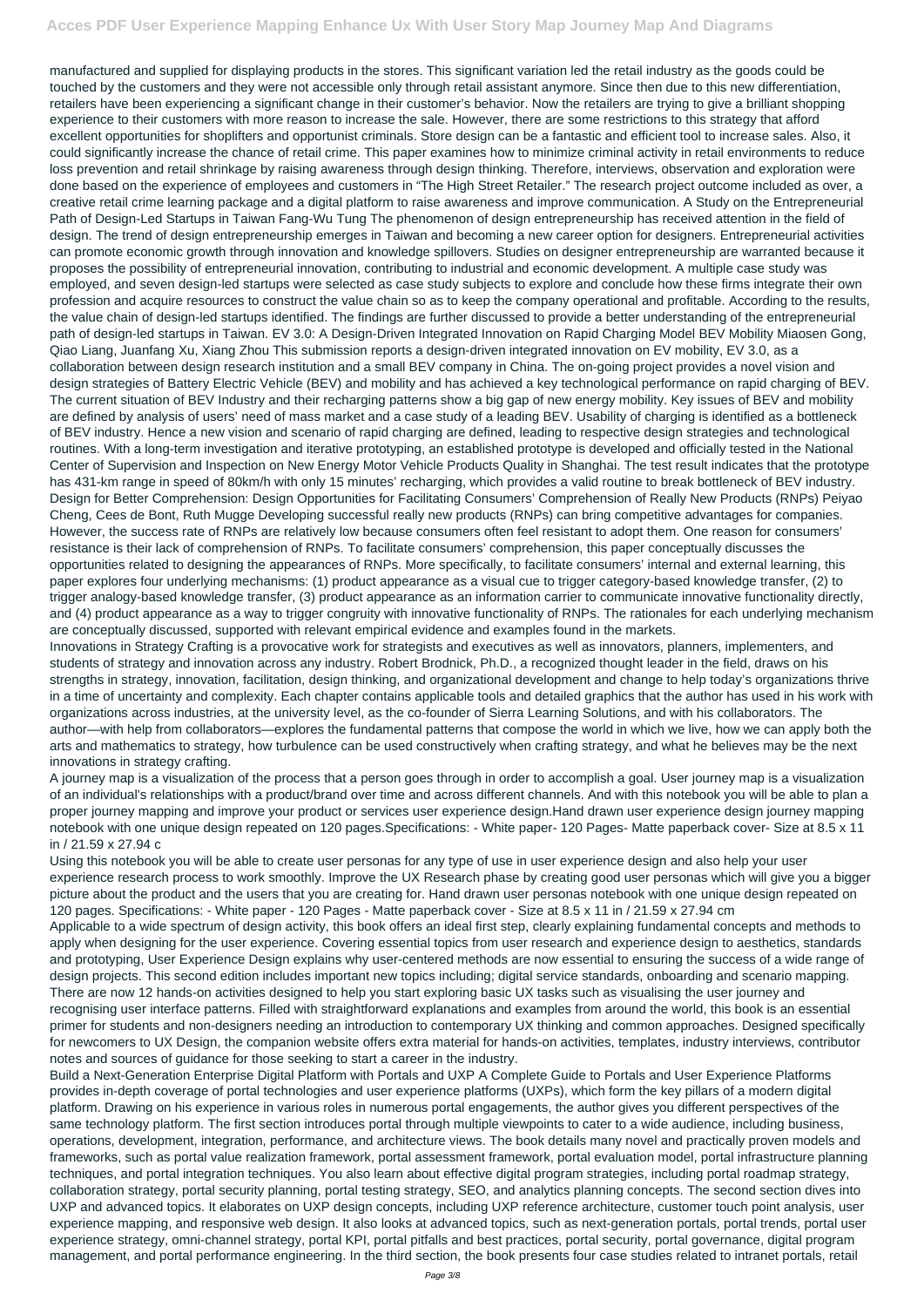portals, customer service portals, and portal content management. It discusses business drivers, challenges, portal solutions, and solution benefits for each of the case studies. Written by a seasoned practitioner, this book balances the core topics of modern portals along with emerging technologies in the digital space. Suitable for the entire digital technology community, including IT managers, digital architects, developers, and testers, it provides you with a practical guide for successfully building best practices-based digital platforms with forwardlooking features.

Customers who have inconsistent experiences with products and services are understandably frustrated. But it's worse for organizations that can't pinpoint the causes of these problems because they're too focused on processes. This updated book shows your team how to use alignment diagrams to turn valuable customer observations into actionable insight. With this powerful technique, you can visually map existing customer experience and envision future solutions. Designers, product and brand managers, marketing specialists, and business owners will discover how experience diagramming helps you determine where business goals and customer perspectives intersect. Armed with this insight, you can provide the people you serve with real value. Mapping experiences isn't just about product and service design; it's about understanding the human condition. Emphasize recent changes in business using the latest mapping techniques Create diagrams that account for multichannel experiences as well as ecosystem design Understand how facilitation is increasingly becoming part of mapping efforts, shifting the focus from a deliverable to actionability Explore ways to apply mapping of all kinds to noncommercial settings, such as helping victims of domestic violence

UX Design and Usability Mentor Book includes best practices and real-life examples in a broad range of topics like: UX design techniques Usability testing techniques such as eye-tracking User interface design guidelines Mobile UX design principles Prototyping Lean product development with agile vs. waterfall Use cases User profiling Personas Interaction design Information architecture Content writing Card sorting Mind-mapping Wireframes Automation tools Customer experience evaluation The book includes real-life experiences to help readers apply these best practices in their own organizations. UX Design and Usability Mentor Book is an extension of best-selling Business Analyst's Mentor Book. Thanks to the integrated business analysis and UX design methodology it presents, the book can be used as a guideline to create user interfaces that are both functional and usable.

Think Like a UX Researcher will challenge your preconceptions about user experience (UX) research and encourage you to think beyond the obvious. You'll discover how to plan and conduct UX research, analyze data, persuade teams to take action on the results and build a career in UX. The book will help you take a more strategic view of product design so you can focus on optimizing the user's experience. UX Researchers, Designers, Project Managers, Scrum Masters, Business Analysts and Marketing Managers will find tools, inspiration and ideas to rejuvenate their thinking, inspire their team and improve their craft. Key Features A dive-in-anywhere book that offers practical advice and topical examples. Thought triggers, exercises and scenarios to test your knowledge of UX research. Workshop ideas to build a development team's UX maturity. War stories from seasoned researchers to show you how UX research methods can be tailored to your own organization.

The three-volume set LNCS 10918, 10919, and 10290 constitutes the proceedings of the 7th International Conference on Design, User Experience, and Usability, DUXU 2018, held as part of the 20th International Conference on Human-Computer Interaction, HCII 2018, in Las Vegas, NV, USA in July 2018. The total of 1171 papers presented at the HCII 2018 conferences were carefully reviewed and selected from 4346 submissions. The papers cover the entire field of human-computer interaction, addressing major advances in knowledge and effective use of computers in a variety of applications areas. The total of 165 contributions included in the DUXU proceedings were carefully reviewed and selected for inclusion in this three-volume set. The 50 papers included in this volume are organized in topical sections on design, education and creativity, GUI, visualization and image design, multimodal DUXU, and mobile DUXU.

User experience (UX) strategy lies at the intersection of UX design and business strategy, but until now, there hasn't been an easy-to-apply framework for executing it. This hands-on guide introduces lightweight product strategy tools and techniques to help you and your team devise innovative digital solutions that people want. Author Jaime Levy shows UX/UI designers, product managers, entrepreneurs, and aspiring strategists simple to advanced methods that can be applied right away. You'll gain valuable perspective through business cases and historical context. This second edition includes new real-world examples, updated techniques, and a chapter on conducting qualitative online user research. Define value propositions and validate target users through provisional personas and customer discovery techniques Explore marketplace opportunities by conducting competitive research and analysis Design experiments using rapid prototypes that are focused on the business model Conduct online user research to gain valuable insights quickly on any budget Test business ideas and validate marketing channels by running online advertising and landing page campaigns

User experience design is one of the fastest-growing specialties in graphic design. Smart companies realize that the most successful products are designed to meet the needs and goals of real people—the users. This means putting the user at the center of the design process. This innovative, comprehensive book examines the user-centered design process from the perspective of a designer. With rich imagery, Interactive Design introduces the different UX players, outlines the user-centered design process from user research to user testing, and explains through various examples how user-centered design has been successfully integrated into the design process of a variety of design studios worldwide.

This second edition of The UX Careers Handbook offers you all the great advice of the first edition—freshly updated—plus a new chapter on critical soft skills, much more on becoming a UX leader, and a 17th user experience (UX) career pathway. The UX Careers Handbook, Second Edition, offers you an insider's advice on learning, personal branding, networking skills, building your resume and portfolio, and actually landing that UX job you want, as well as an in-depth look at what it takes to get into and succeed in a UX career. Whether your

interests include design, information architecture, strategy, research, UX writing, or any of the other core UX skillsets, you'll find a wealth of resources in this book. The book also includes: Insights and personal stories from a range of industry-leading UX professionals to show you how they broke into the industry and evolved their own careers over time Activities and worksheets to help you make good decisions and build your career Along with the book, you can explore its companion website with more resources and information to help you stay on top of this fast-changing field. Not only for job seekers, The UX Careers Handbook, Second Edition, is a must-have for Employers and recruiters who want to better understand how to hire and keep UX staff Undergraduate and graduate students thinking about their future careers Professionals in other careers who are thinking about starting to do UX work Cory Lebson has been a UX consultant and user researcher for over two decades. He is Principal and Owner of a small UX research consultancy, a builder of UX community, and a past president of the User Experience Professionals Association (UXPA). Not only a practitioner of UX, Cory teaches and mentors to help professionals grow their UX skills and conducts regular talks and workshops on topics related to both UX skills and career development. Increasingly, customers choose products and services based on the quality of the experiences they have with them. To prevent those experiences from breaking down, and to help organizations navigate cross-channel complexity, you need a map.Experience mapping is a strategic process of capturing and communicating complex customer interactions. The activity of mapping builds knowledge and consensus across your organization, and the map helps build seamless customer experiences.New challenges require new approaches. Map the experience to:>Make smarter decisions>Bring teams together>Build deeper empathy>Clarify the big picture What if you could use Nobel prize-winning science to predict the choices your customers will make? Customer and user behaviors can seem irrational. Shaped by mental shortcuts and psychological biases, their actions often appear random on the surface. In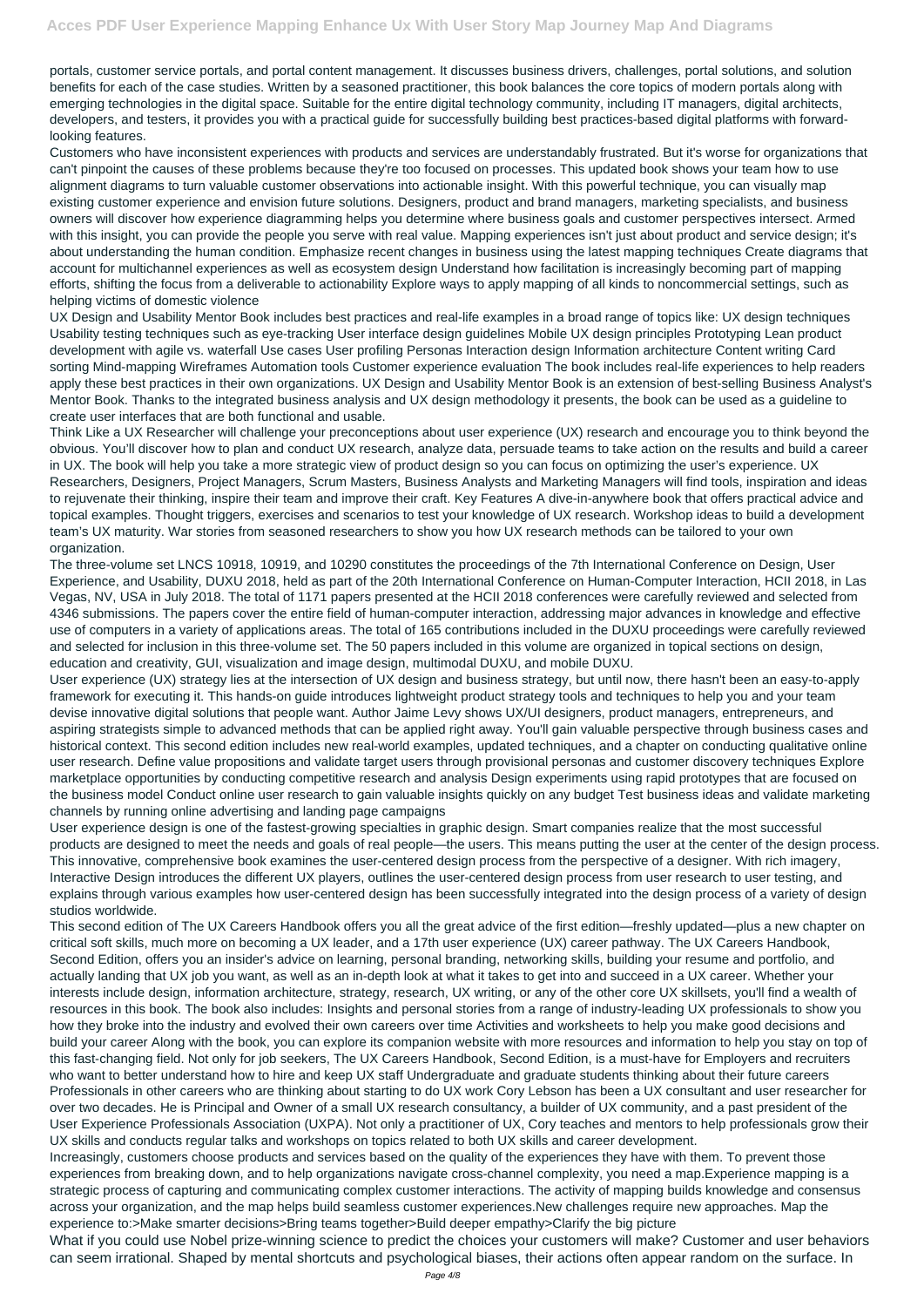Choice Hacking, we'll learn to predict these irrational behaviors and apply the science of decision-making to create unforgettable customer experiences. Discover a framework for designing experiences that doesn't just show you what principles to apply, but introduces a new way of thinking about customer behavior. You'll finish Choice Hacking feeling confident and ready to transform your experience with science. In Choice Hacking, you'll discover: - How to make sure your customer experience is designed for what people do (not what they say they'll do) - How to increase the odds that customers will make the "right choice" in any environment - How to design user experiences that drive action and engagement - How to create retail experiences that persuade and drive brand love - How brands like Uber, Netflix, Disney, and Starbucks apply these principles in their customer and user experiences Additional resources included with the book: - Access to free video Companion Course - Access to exclusive free resources, tools, examples, and use cases online Who will benefit from reading Choice Hacking? This book was written for anyone who wants to better understand customer and user decision-making. Whether you're a consultant, strategist, digital marketer, small business owner, writer, user experience designer, student, manager, or organizational leader, you will find immediate value in Choice Hacking. About the Author Jennifer Clinehens is currently Head of Experience at a major global experience agency. She holds a Master's degree in Brand Management as well as an MBA from Emory University's Goizueta School. Ms. Clinehens has client-side and consulting experience working for brands like AT&T, McDonald's, and Adidas, and she's helped shape customer experiences across the globe. A recognized authority in marketing and customer experience, she is also the author of CX That Sings: An Introduction To Customer Journey Mapping. To learn more about this book or contact the author, please visit ChoiceHacking.com

Find the Leading Edge in a Disrupted World. Planning our response to disruption seems impossible. Most new and emerging technologies have been in development for decades, but as soon as they land on our doorstep, they inspire "the shock of the new." How do you, as a learning professional, prepare for what you don't know is coming? How do you judge what is important and what is just a fad? In Shock of the New: The Challenge and Promise of Emerging Learning Technologies, Chad Udell and Gary Woodill create a new framework for anticipating emerging learning technologies, outlining six key perspectives you should consider with any new technology. They examine some of the day's most commonly discussed emerging technologies and pose the questions that will point the way to your own strategy. These insights aren't limited to specific applications; they give you an approach you can apply to any new tech coming your way, so you're always braced for the shock of the new. Udell and Woodill optimistically point out that emerging technologies will help us make sense of our increasingly complex world; many more changes will occur over the next decade, so buckle up! What was once science fiction has just become real—and now is your opportunity to be on the leading edge.

Demonstrates how to develop user-centered design practices and explains a methodology for institutionalizing user experience engineering.

Mobile user experience is a new frontier. Untethered from a keyboard and mouse, this rich design space is lush with opportunity to invent new and more human ways for people to interact with information. Invention requires casting off many anchors and conventions inherited from the last 50 years of computer science and traditional design and jumping head first into a new and unfamiliar design space.

User experience (UX) design has traditionally been a deliverables-based practice, with wireframes, site maps, flow diagrams, and mockups. But in today's web-driven reality, orchestrating the entire design from the get-go no longer works. This hands-on book demonstrates Lean UX, a deeply collaborative and cross-functional process that lets you strip away heavy deliverables in favor of building shared understanding with the rest of the product team. Lean UX is the evolution of product design; refined through the real-world experiences of companies large and small, these practices and principles help you maintain daily, continuous engagement with your teammates, rather than work in isolation. This book shows you how to use Lean UX on your own projects. Get a tactical understanding of Lean UX—and how it changes the way teams work together Frame a vision of the problem you're solving and focus your team on the right outcomes Bring the designer's tool kit to the rest of your product team Break down the silos created by job titles and learn to trust your teammates Improve the quality and productivity of your teams, and focus on validated experiences as opposed to deliverables/documents Learn how Lean UX integrates with Agile UX

This book offers a new method for aligning brand management and user experience goals. Brand management deals with conveying individual brand values at all marketing contact points, the goal being to reach the target group and boost customer retention. In this regard, it is important to consider the uniqueness of each brand and its identity so as to design pleasurable and high-quality user experiences. Combining insights from science and practice, the authors present a strategy for using interaction patterns, visual appearance, and animations to validate the actual brand values that are experienced by users while interacting with a digital product. Further, they introduce a 'UX identity scale' by assigning brand values to UX related psychological needs. The method applied is subsequently backed by theoretical concepts and illustrated with practical examples and case studies on real-world mobile applications.

## User Experience MappingPackt Publishing Ltd

User story mapping is a valuable tool for software development, once you understand why and how to use it. This insightful book examines how this often misunderstood technique can help your team stay focused on users and their needs without getting lost in the enthusiasm for individual product features. Author Jeff Patton shows you how changeable story maps enable your team to hold better conversations about the project throughout the development process. Your team will learn to come away with a shared understanding of what you're attempting to build and why. Get a high-level view of story mapping, with an exercise to learn key concepts quickly Understand how stories really work, and how they come to life in Agile and Lean projects Dive into a story's lifecycle, starting with opportunities and moving deeper into discovery Prepare your stories, pay attention while they're built, and learn from those you convert to working software

Five years and more than 100,000 copies after it was first published, it's hard to imagine anyone working in Web design who hasn't read Steve Krug's "instant classic" on Web usability, but people are still discovering it every day. In this second edition, Steve adds three new chapters in the same style as the original: wry and entertaining, yet loaded with insights and practical advice for novice and veteran alike. Don't be surprised if it completely changes the way you think about Web design. Three New Chapters! Usability as common courtesy -- Why people really leave Web sites Web Accessibility, CSS, and you -- Making sites usable and accessible Help! My boss wants me to Surviving executive design whims "I thought usability was the enemy of design until I read the first edition of this book. Don't Make Me Think! showed me how to put myself in the position of the person who uses my site. After reading it over a couple of hours and putting its ideas to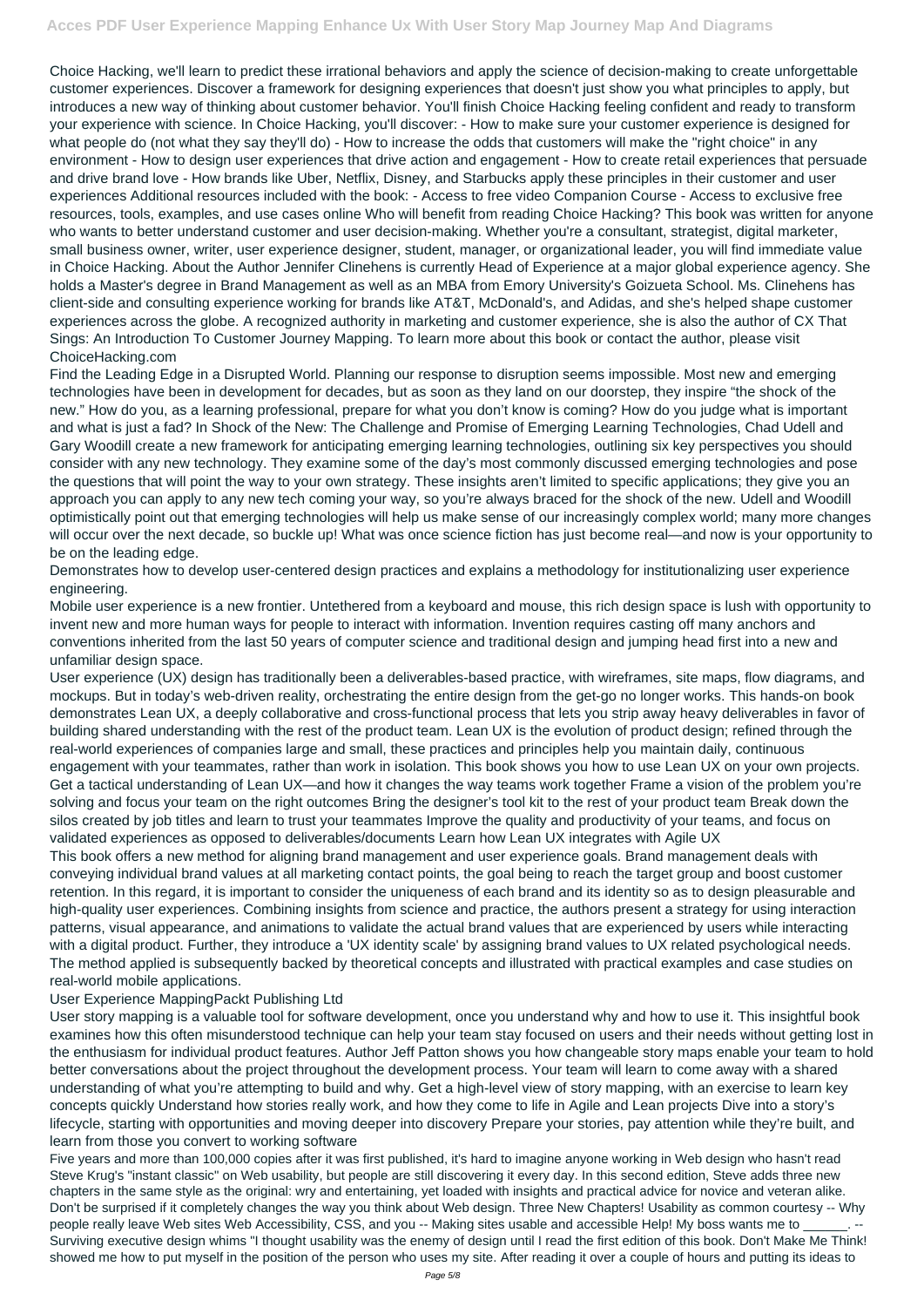work for the past five years, I can say it has done more to improve my abilities as a Web designer than any other book. In this second edition, Steve Krug adds essential ammunition for those whose bosses, clients, stakeholders, and marketing managers insist on doing the wrong thing. If you design, write, program, own, or manage Web sites, you must read this book." -- Jeffrey Zeldman, author of Designing with Web **Standards** 

How do we ensure that our Web sites actually give users what they need? What are the best ways to understand our users' goals, behaviors, and attitudes, and then turn that understanding into business results? Personas bring user research to life and make it actionable, ensuring we're making the right decisions based on the right information. This practical guide explains how to create and use personas to make your site more successful. The User Is Always Right: A Practical Guide to Creating and Using Personas takes you through each step of persona creation, including tips for conducting qualitative user research, new ways to apply quantitative research (such as surveys) to persona creation, various methods for generating persona segmentation, and proven techniques for making personas realistic. You'll also learn how to use personas effectively, from directing overall business strategy and prioritizing features and content to making detailed decisions about information architecture, content, and design.

Designed with flexibility and readers' needs in mind, this purpose driven book offers new UX practitioners succinct and complete intructions on how to conduct user research and rapidly design interfaces and products in the classroom or the office. With 16 challenges to learn from, this comprehensive guide outlines the process of a User Experience project cycle from assembling a team to researching user needs to creating and veryifying a prototype. Practice developing a prototype in as little as a week or build your skills in two-, four-, eight-, or sixteenweek stretches. Gain insight into individual motivations, connections, and interactions; learn the three guiding principles of the design system; and discover how to shape a user's experience to achieve goals and improve overall immediate experience, satisfaction, and well-being. Written for professionals looking to learn or expand their skills in user experience design and students studying technical communication, information technology, web and product design, business, or engingeering alike, this accessible book provides a foundational knowledge of this diverse and evolving field. A companion website will include examples of contemporary UX projects, material to illustrate key techniques, and other resources for students and instructors. Access the material at uxonthego.com.

The most important things you need to know about creating successful user experiences We want our UX to be brilliant. We want to create stunning user experiences. We want our UX to drive the success of our business with useful and usable software products. This book draws on the wisdom and training of Jakob Nielsen and Don Norman to help you get your UX right - in 101 ways! 101 UX Principles shows you the 101 most important things you need to know about usability and design. A practical reference for UX professionals, and a shortcut to greatness for anyone who needs a clear and wise selection of principles to guide their UX success. Learn the key principles that drive brilliant UX design. Enjoy 101 Principles including 'Good UX has a Beginning, a Middle, and an End', 'Make Your Links Look Like Links', 'Don't Use Obsolete Icons', 'Decide Whether an Interaction Should Be Obvious, Easy, or Possible', 'Test with Real Users', 'Making the most of fonts', 'Good UX for search results', and 'Show your user - don't tell your user!' "Good to read from beginning to end, and a nice dip-in-andout text, the chapter titles reminded me of principles I don't even think about explicitly when I likely should. The book inspired me to start more explicitly articulating some of the principles I just take for granted." - Elizabeth Churchill, Director of User Experience at Google "This is a great practical read. It is convenient to use as a reference when solving real UX problems. I would definitely recommend it as an introduction to UX, but also as a good reminder of best practices for more experienced designers." - Anne-Marie Léger, Designer at Shopify "A great Mood Booster and Pep Talk. Like a good pep talk from a sports coach before a game, Will reminds us of the common pitfalls we all come across." - Kate Pincott Product Designer at Facebook Some more of the 101 UX Principles featured in this book: Work with user expectations not against them How to build upon established metaphors How to arrange navigation elements How to introduce new ideas to your user Matching pagination and content structure When invention is not good for UX Striving for simplicity Reducing user tasks What to make clickable Making the most of fonts Making your links look like links Picking the right control for the job Data input and what users care about How to handle destructive user actions When color should not convey information Tappable areas and the size of fingers Getting payment details the right way Use the standard e-commerce pattern If you really must use a flat design When to use progress bars or spinners Dropdowns the right and wrong way Handling just-off-screen content How to do Hamburger menus right When to hide Advanced Settings Good UX for Notifications

User experience (UX) strategy requires a careful blend of business strategy and UX design, but until now, there hasn't been an easy-to-apply framework for executing it. This hands-on guide introduces lightweight strategy tools and techniques to help you and your team craft innovative multi-device products that people want to use. Whether you're an entrepreneur, UX/UI designer, product manager, or part of an intrapreneurial team, this book teaches simple-to-advanced strategies that you can use in your work right away. Along with business cases, historical context, and real-world examples throughout, you'll also gain different perspectives on the subject through interviews with top strategists. Define and validate your target users through provisional personas and customer discovery techniques Conduct competitive research and analysis to explore a crowded marketplace or an opportunity to create unique value Focus your team on the primary utility and business model of your product by running structured experiments using prototypes Devise UX funnels that increase customer engagement by mapping desired user actions to meaningful metrics

Understand your users, gain strategic insights, and make your product development more efficient with user experience mapping About This Book Detailed guidance on the major types of User Experience Maps. Learn to gain strategic insights and improve communication with stakeholders. Get an idea on creating wireflows, mental model maps, ecosystem maps and solution maps Who This Book Is For This book is for Product Manager, Service Managers and Designers who are keen on learning the user experience mapping techniques. What You Will

Learn Create and understand all common user experience map types. Use lab or remote user research to create maps and understand users better. Design behavioral change and represent it visually. Create 4D user experience maps, the "ultimate UX deliverable". Capture many levels of interaction in a holistic view. Use experience mapping in an agile team, and learn how maps help in communicating within the team and with stakeholders. Become more user focused and help your organisation become user-centric. In Detail Do you want to create better products and innovative solutions? User Experience Maps will help you understand users, gain strategic insights and improve communication with stakeholders. Maps can also champion user-centricity within the organisation. Two advanced mapping techniques will be revealed for the first time in print, the behavioural change map and the 4D UX map. You will also explore user story maps, task models and journey maps. You will create wireflows, mental model maps, ecosystem maps and solution maps. In this book, the author will show you how to use insights from real users to create and improve your maps and your product. The book describes each major User Experience map type in detail. Starting with simple techniques based on sticky notes moving to more complex map types. In each chapter, you will solve a real-world problem with a map. The book contains detailed, beginner level tutorials on creating maps using different software products, including Adobe Illustrator, Balsamiq Mockups, Axure RP or Microsoft Word. Even if you don't have access to any of those, each map type can also be drawn with pen and paper. Beyond creating maps, the book will also showcase communication techniques and workshop ideas. Although the book is not intended to be a comprehensive guide to modern user experience or product management, its novel ideas can help you create better solutions. You will also learn about the Kaizen-UX management framework, developed by the author, now used by many agencies and inhouse UX teams in Europe and beyond. Buying this map will give you hundreds of hours worth of user experience knowledge, from one of the world's leading UX consultants. It will change your users' world for the better. If you are still not convinced, we have hidden some cat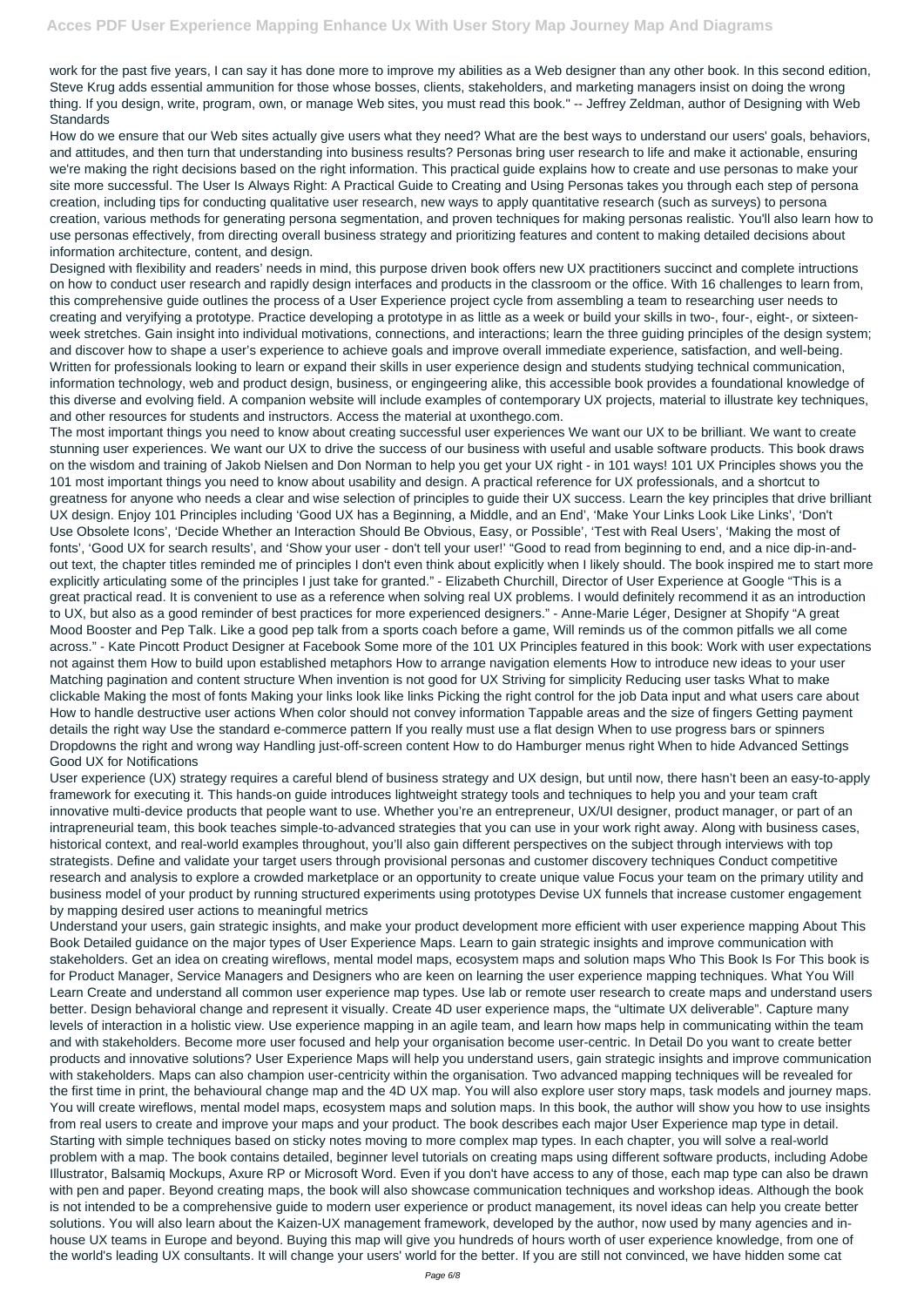drawings in it, just in case. Style and approach An easy to understand guide, filled with real world use cases on how to plan, prioritize and visualize your project on customer experience

A practical guide filled with case studies and easy solutions to solve the most common user experience issues Key Features Understand and fix the pain points of a bad UX design to ensure greater customer satisfaction. Correct UX issues at various stages of a UX Design with the help of different methodologies for fixing bad UXs See best practices and established principles in UX with case studies illustrating these practices and principles Book Description Have your web applications been experiencing more hits and less conversions? Are bad designs consuming your time and money? This book is the answer to these problems. With intuitive case studies, you'll learn to simplify, fix, and enhance some common, real-world application designs. You'll look at the common issues of simplicity, navigation, appearance, maintenance, and many more. The challenge that most UX designers face is to ensure that the UX is user-friendly. In this book, we address this with individual case studies starting with some common UX applications and then move on to complex applications. Each case study will help you understand the issues faced by a bad UX and teach you to break it down and fix these problems. As we progress, you'll learn about the information architecture, usability testing, iteration, UX refactoring, and many other related features with the help of various case studies. You'll also learn some interesting UX design tools with the projects covered in the book. By the end of the book, you'll be armed with the knowledge to fix bad UX designs and to ensure great customer satisfaction for your applications. What you will learn Learn about ROI and metrics in UX Understand the importance of getting stakeholders involved Learn through real cases how to fix bad UX Identify and fix UX issues using different methodologies Learn how to turn insights and finding into practical UX solutions Learn to validate, test and measure the UX solutions implemented Learn about UX refactoring Who this book is for This book is for anyone confronted with a poorly designed UX. It is ideal for UX professionals who want to solve problems with existing UX designs, and UX designers who want to enhance their designs or analyze and rectify where they went wrong.

Customers who have inconsistent, broken experiences with products and services are understandably frustrated. But it's worse when people inside these companies can't pinpoint the problem because they're too focused on business processes. This practical book shows your company how to use alignment diagrams to turn valuable customer observations into actionable insight. With this unique tool, you can visually map your existing customer experience and envision future solutions. Product and brand managers, marketing specialists, and business owners will learn how experience diagramming can help determine where business goals and customer perspectives intersect. Once you're armed with this data, you can provide users with real value. Mapping Experiences is divided into three parts: Understand the underlying principles of diagramming, and discover how these diagrams can inform strategy Learn how to create diagrams with the four iterative modes in the mapping process: setting up a mapping initiative, investigating the evidence, visualizing the process, and using diagrams in workshops and experiments See key diagrams in action, including service blueprints, customer journey maps, experience maps, mental models, and spatial maps and ecosystem models

If you are in charge of the user experience, development, or strategy for a web site, A Web for Everyone will help you make your site accessible without sacrificing design or innovation. Rooted in universal design principles, this book provides solutions: practical advice and examples of how to create sites that everyone can use.

Understand and Solve Your Customers' Real Problems with Agile Business Analysis To deliver real value, you must understand what your customers truly value, and solve the problems they really need solved. Business analysis can help you do this—and it's as crucial in agile environments now as it always has been. In Business Analysis Agility, leading experts James Robertson and Suzanne Robertson show how to perform business analysis in an agile way: trying new things, adapting to changes and discoveries, staying flexible, and being quick. Drawing on their unsurpassed experience of hundreds of projects and organizations, the Robertsons help you prioritize relentlessly, focus investments on delivering value, and learn in ways that improve your results. Uncover the real customer problems hidden behind assumptions and conventional solutions Hypothesize potential solutions and quickly test them with safe-to-fail probes Understand how people, hardware, software, organizations, and other components come together in an optimal customer experience Write stories that help you find solutions that deliver more value to customers and the business Think about problems and projects in more agile, nimble, and open-minded ways The Robertsons' approach to analytical thinking will be valuable to anyone who wants to build better software in agile environments: analysts, developers, team leads, project managers, software architects, and other team members and stakeholders at all levels of experience.

From the moment it was published almost ten years ago, Elements of User Experience became a vital reference for web and interaction designers the world over, and has come to define the core principles of the practice. Now, in this updated, expanded, and full-color new edition, Jesse James Garrett has refined his thinking about the Web, going beyond the desktop to include information that also applies to the sudden proliferation of mobile devices and applications. Successful interaction design requires more than just creating clean code and sharp graphics. You must also fulfill your strategic objectives while meeting the needs of your users. Even the best content and the most sophisticated technology won't help you balance those goals without a cohesive, consistent user experience to support it. With so many issues involved—usability, brand identity, information architecture, interaction design— creating the user experience can be overwhelmingly complex. This new edition of The Elements of User Experience cuts through that complexity with clear explanations and vivid illustrations that focus on ideas rather than tools or techniques. Garrett gives readers the big picture of user experience development, from strategy and requirements to information architecture and visual design. If you're like me, you probably have 100+ business books on your shelf collecting dust. Some of them you've read, some of them you had hopes of reading, but life just got in the way. Each of those books probably followed a theme and had one important underlying message to share with you. Hundreds of pages, thousands of words, but only one golden nugget of underlying wisdom. All that reading for just one golden nugget. Imagine if you could have one book that gave you 100 golden nuggets. Less dust. Less clutter. Just one book to always have by your side and reference whenever you need to. Well, that's The Better Business Book. It's your one-stop shop for crystal-clear business advice that you can use to grow your business and live the life you've always wanted. The Better Business Book is better than your average business book. That's how we came up with the title. It consists of 100 people each sharing their most valuable business lesson. A real story from their business experience and the lesson they learned from it. Each time you read it, you will learn something new. Guaranteed. We hope you enjoy reading this book half as much as we enjoyed creating it for you. Like a good story, successful design is a series of engaging moments structured over time. The User's Journey will show Page 7/8